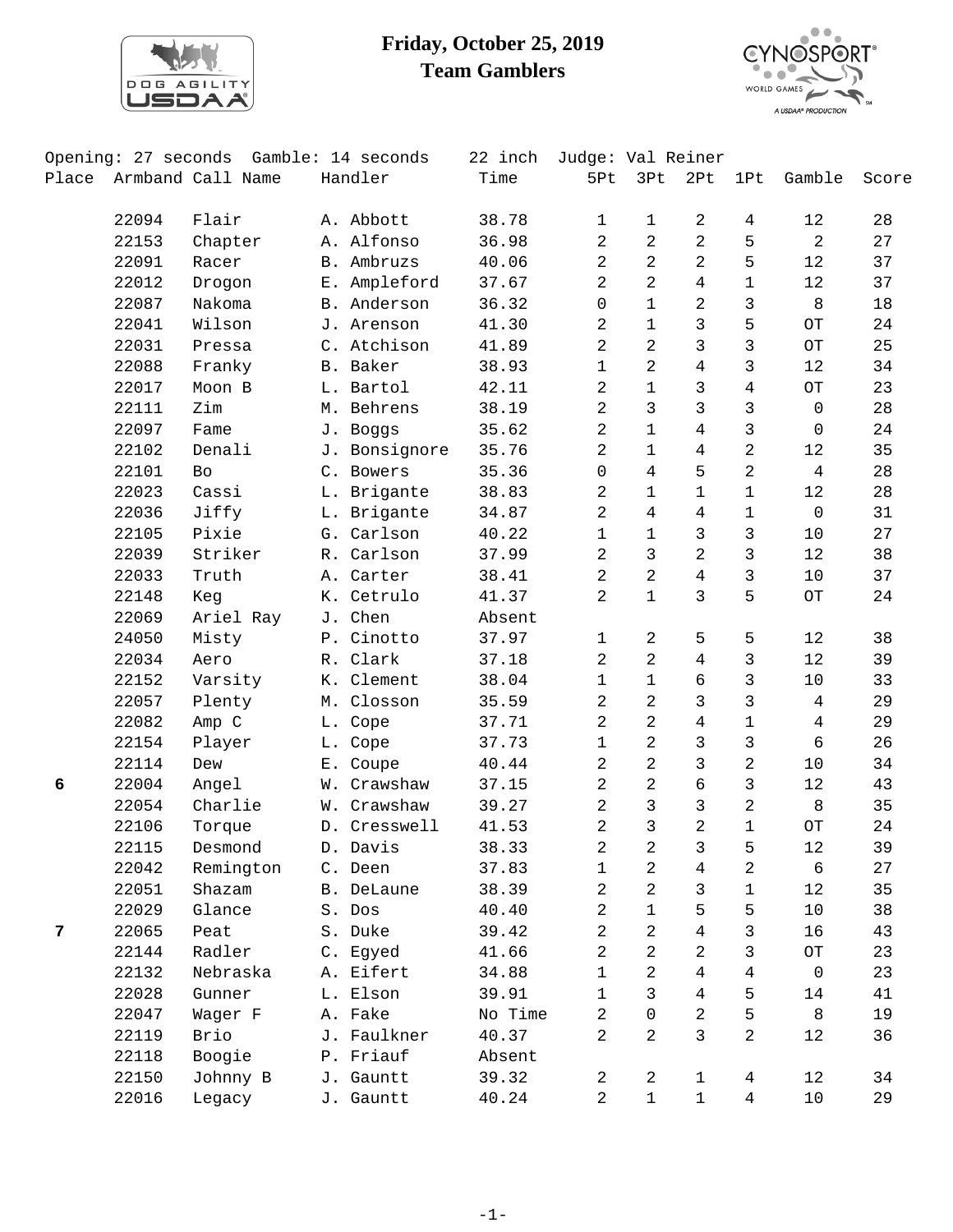|   | 22003 | Ruckus                 |    | J. Gerhard   | 41.44 | 2              | 3              | 4              | 4              | OT                 | 31 |
|---|-------|------------------------|----|--------------|-------|----------------|----------------|----------------|----------------|--------------------|----|
|   | 22122 | Smartie                | S. | Goodwin      | 39.45 | $\overline{2}$ | $\overline{2}$ | 4              | 2              | 10                 | 36 |
|   | 22040 | Jackpot                |    | L. Gormican  | 35.61 | $\mathbf 1$    | 3              | 3              | 2              | 8                  | 30 |
| 4 | 22109 | Rich                   | М. | Grant        | 40.78 | 2              | 2              | 5              | 3              | 16                 | 45 |
|   | 22035 | Spiff                  |    | S. Haigler   | 37.66 | 2              | $\mathbf{1}$   | 3              | 2              | 10                 | 31 |
|   | 22006 | Shiver                 |    | N. Hall      | 37.45 | $\overline{2}$ | 0              | 3              | 4              | $\,8\,$            | 28 |
|   | 22078 | #Winning               |    | M. Hanson    | 38.35 | $\overline{a}$ | $\overline{2}$ | $\overline{4}$ | 3              | 6                  | 33 |
|   | 22073 | Ripley                 |    | L. Harper    | 37.93 | $\mathbf{1}$   | $\overline{2}$ | 3              | 3              | 12                 | 32 |
|   | 22100 | Tempo                  |    | B. Henning   | 40.01 | 2              | $\overline{a}$ | 4              | 5              | 12                 | 41 |
|   | 22120 | Cruz'N                 |    | S. Henry     | 40.91 | $\overline{a}$ | $\overline{2}$ | 5              | $\mathbf 1$    | 12                 | 39 |
|   | 22090 | Jagger                 |    | B. Hill      | 36.63 | $\overline{a}$ | $\overline{2}$ | 5              | 3              | 12                 | 41 |
|   | 22052 | Viper                  |    | D. Hill      | 41.58 | 2              | 2              | 4              | 6              | OT                 | 30 |
|   | 22038 | Phoenix                |    | R. Holford   | 37.98 | 2              | $\mathbf{1}$   | 2              | 2              | $\overline{2}$     | 21 |
| 3 | 22147 | Fia                    |    | C. Holm      | 39.08 | $\mathbf{1}$   | 3              | 5              | 3              | 18                 | 45 |
|   | 22095 | Ecru                   |    | R. Horiuchi  | 42.62 | $\overline{a}$ | $\overline{2}$ | 3              | 3              | $\hbox{OT}$        | 25 |
|   | 22001 | Elvis                  |    | T. Horn      | 38.08 | $\overline{2}$ | 0              | 3              | 3              | 8                  | 27 |
|   | 22046 | Ritz                   |    | N. Houghton  | 38.57 | $\overline{2}$ | 2              | $\overline{4}$ | 5              | 12                 | 41 |
|   | 22099 | Fixx                   |    | R. Huey      | 39.45 | $\overline{2}$ | $\overline{2}$ | 3              | 2              | 8                  | 32 |
|   | 22080 | Amp H                  |    | S. Hughes    | 38.65 | $\overline{a}$ | $\mathbf{1}$   | 3              | 3              | $\overline{a}$     | 24 |
|   | 22061 | Rhythm                 |    | L. Husson    | 38.61 | 2              | $\mathbf{1}$   | 2              | 3              | 10                 | 30 |
|   | 22077 | Ziggy Marley L. Jacobs |    |              | 39.59 | $\overline{2}$ | 2              | 3              | 3              | 8                  | 33 |
|   | 22068 | P!nk                   |    | S. Jacobs    | 39.48 | 2              | 0              | $\mathbf 1$    | 5              | 6                  | 23 |
|   | 22085 |                        |    | L. Johnson   |       | 2              | 2              | 3              | 2              | 12                 | 36 |
|   |       | Hopi                   |    |              | 38.08 |                | $\overline{2}$ | 3              |                |                    |    |
|   | 22048 | Baru                   |    | S. Josselyn  | 39.35 | 2              |                |                | 5              | 10                 | 37 |
|   | 22064 | Swig                   |    | R. King      | 40.24 | 2              | 2              | 4              | 3              | 6                  | 33 |
|   | 22127 | Gypsy                  |    | S. Knill     | 44.00 | 2              | $\mathbf 1$    | 2              | 4              | OT                 | 21 |
|   | 22135 | Bodie                  |    | J. Kronbach  | 39.64 | $\overline{a}$ | 3              | 1              | 5              | 10                 | 36 |
|   | 22072 | Mari                   |    | J. Kurlander | 35.54 | $\mathbf 0$    | $\overline{4}$ | 4              | 3              | $\mathbf 0$        | 23 |
|   | 22112 | Libbi                  |    | L. Landers   | 39.22 | 2              | $\mathbf 1$    | 4              | 3              | 12                 | 36 |
|   | 22056 | Seven                  |    | R. LaRocque  | 40.22 | $\mathbf{1}$   | 2              | 5              | 3              | 10                 | 34 |
|   | 22131 | Ast'N                  |    | N. Lende     | 40.45 | $\overline{a}$ | 2              | 4              | 2              | 12                 | 38 |
|   | 22009 | Seeker                 |    | N. Levesque  | 36.92 | 2              | $\overline{2}$ | 3              | 3              | 10                 | 35 |
|   | 22104 | Venture                |    | N. Levesque  | 38.05 | 2              | $\overline{2}$ | $\overline{2}$ | 3              | 10                 | 33 |
|   | 22081 | BAM!                   |    | S. Levine    | 39.68 | 2              | $\mathbf 1$    | 3              | 2              | $12$               | 33 |
|   | 22025 | Celebrate              |    | S. Loos      | 39.20 | 2              | 2              | 3              | 4              | $10$               | 36 |
|   | 22032 | Strider                |    | D. Lukas     | 39.14 | 2              | 3              | 4              | 1              | 12                 | 40 |
|   | 22083 | River                  |    | D. McCormick | 42.85 | 1              | 2              | 5              | 2              | $\hbox{OT}$        | 23 |
|   | 22151 | Beinn                  |    | L. Medcraft  | 37.96 | 2              | 3              | 2              | 0              | 4                  | 27 |
|   | 24035 | Zipper                 |    | S. Melko     | 44.32 | 2              | $\mathbf 1$    | 3              | 3              | $\hbox{O}\hbox{T}$ | 22 |
|   | 22063 | Full Tilt              |    | G. Miholics  | 39.59 | $\mathbf{1}$   | 3              | 4              | 3              | 12                 | 37 |
| 2 | 22130 | Banshee                |    | K. Miller    | 40.59 | 2              | 3              | 4              | 3              | 16                 | 46 |
|   | 22108 | Bindi Sue              |    | K. Miller    | 38.86 | 2              | 2              | 3              | 2              | 12                 | 36 |
| 8 | 22142 | Jolt                   |    | T. Millet    | 40.74 | 2              | 3              | 3              | $\overline{4}$ | 14                 | 43 |
|   | 22136 | Faith                  |    | J. Moll      | 38.09 | 2              | $\overline{2}$ | 3              | 3              | $\,8\,$            | 33 |
|   | 22059 | Zoey                   |    | E. Momiyama  | 40.80 | 2              | 3              | 3              | 2              | 12                 | 39 |
|   | 22113 | Kelvin                 |    | K. Moureaux  | 41.10 | 2              | 2              | 5              | 3              | $\hbox{OT}$        | 29 |
|   | 22070 | Cayman                 |    | N. Nance     | 38.00 | 2              | 2              | 3              | 3              | 8                  | 33 |
|   | 22045 | Hero                   |    | S. Nichols   | 40.46 | 2              | 2              | 4              | 3              | $10$               | 37 |
|   | 22125 | Nitro                  |    | G. Nieder    | 39.83 | 2              | $\mathbf 1$    | 5              | 2              | 16                 | 41 |
|   | 22015 | Lilu                   |    | N. O'Brien   | 38.95 | 2              | $\mathbf 1$    | 4              | 6              | 14                 | 41 |
|   | 22002 | Mesa                   |    | B. Ortale    | 37.23 | 2              | 3              | 3              | 2              | 12                 | 39 |
|   |       |                        |    |              |       | 2              | $\mathbf{1}$   | 3              | 2              |                    |    |
|   | 22022 | Outspoken              |    | A. Peach     | 35.21 |                |                |                |                | $\mathsf 0$        | 21 |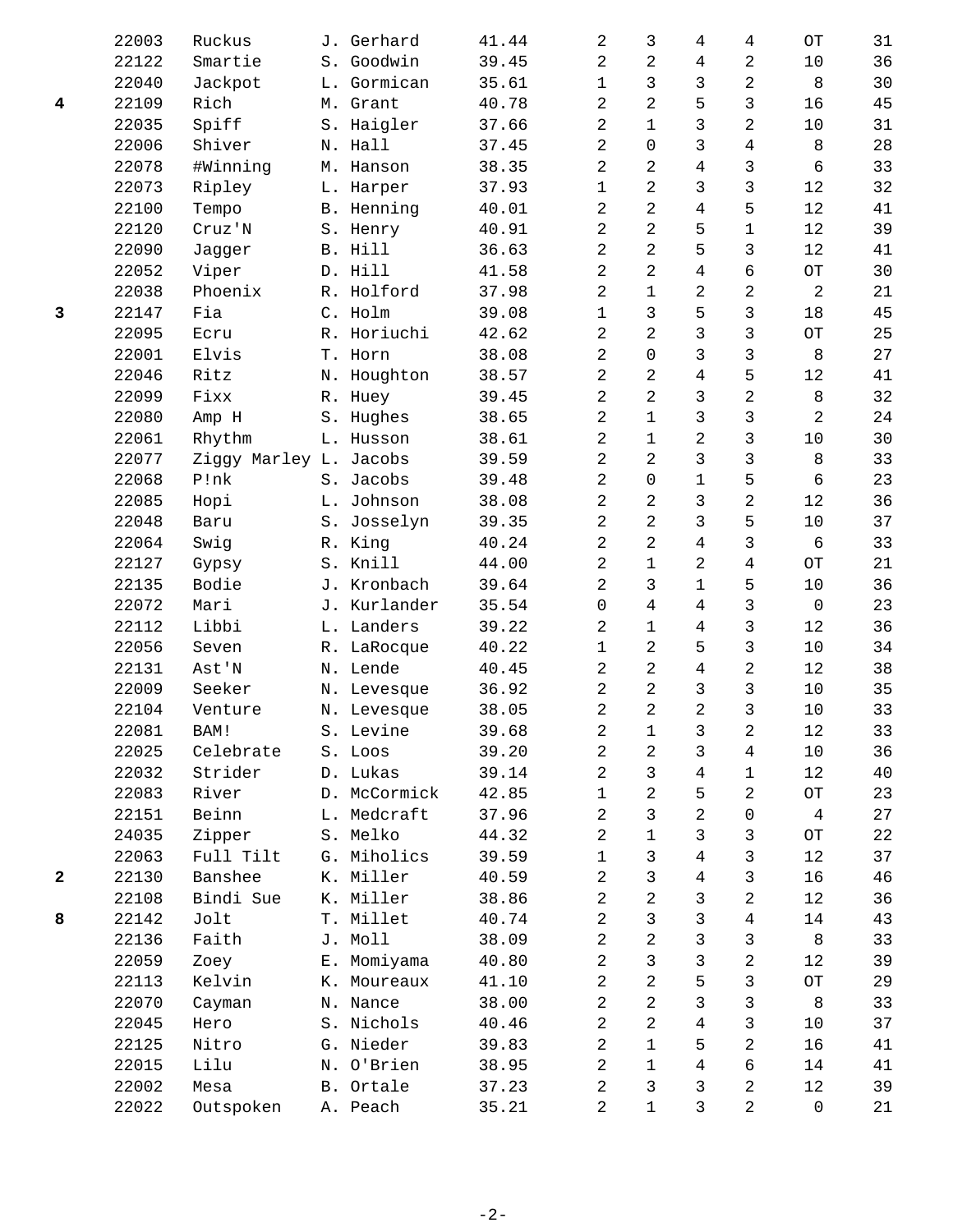|              | 22053 | Pink Floyd   |               | A. Peach              | 40.16   | 2              | $\mathbf{1}$     | 3              | 3                   | 10             | 32 |
|--------------|-------|--------------|---------------|-----------------------|---------|----------------|------------------|----------------|---------------------|----------------|----|
|              | 22071 | Taken        |               | W. Peluse             | 38.88   | $\overline{2}$ | $\overline{4}$   | $\overline{2}$ | 3                   | 12             | 41 |
|              | 22043 | Beckett      |               | A. Popper             | 37.44   | $\overline{a}$ | $\mathbf{1}$     | $\overline{2}$ | 3                   | 8              | 28 |
|              | 22092 | Derby        | R.            | Quinones              | 40.19   | 2              | $\Omega$         | 3              | 4                   | 12             | 32 |
|              | 22134 | Reese        |               | C. Ragan              | 39.92   | 2              | $\Omega$         | 4              | 2                   | $\overline{a}$ | 22 |
|              | 22140 | Mystery      |               | A. Reinkemeyer        | 34.95   | 2              | $\overline{a}$   | 3              | 3                   | $\mathsf 0$    | 25 |
|              | 22050 | Ziva         |               | E. Rodriguez          | 37.58   | $\mathbf{1}$   | 3                | 4              | $\overline{4}$      | 12             | 38 |
|              | 22074 | Norm         |               | D. Rohaus             | 38.40   | $\overline{a}$ | $\overline{2}$   | 3              | $\mathbf{1}$        | 6              | 29 |
|              | 22049 | Gracey       |               | K. Rohr               | 39.40   | 2              | $\mathbf{1}$     | 4              | 2                   | 12             | 35 |
|              | 22116 | Jake         |               | K. Rohr               | 38.70   | $\overline{2}$ | $\overline{a}$   | 4              | 3                   | 12             | 39 |
|              | 22013 | Ignite       |               | S. Rolek              | 40.44   | $\overline{a}$ | $\mathbf 1$      | 3              | $\overline{4}$      | 10             | 33 |
|              | 22030 | Artie Ross   |               | L. Rose               | 40.92   | 2              | $\Omega$         | 3              | 3                   | 12             | 31 |
|              | 22079 | Stoked       |               | S. Ross               | 40.62   | 2              | 2                | 4              | 3                   | 12             | 39 |
|              | 24003 | Finn         |               | E. Rossellini         | 36.94   | $\overline{2}$ | 3                | 4              | 3                   | $6\,$          | 36 |
|              | 22128 | Harley       |               | B. Rutkowski          | 38.40   | 2              | $\overline{2}$   | $\overline{a}$ | $\overline{c}$      | 12             | 34 |
|              | 22110 | Friday       | $S$ .         | Saldana               | 40.01   | $\mathbf{1}$   | 3                | 4              | 3                   | 6              | 31 |
|              | 22018 | Ping         | D.            | Sanders               | 40.52   | 2              | $\mathbf{1}$     | 4              | 4                   | 12             | 37 |
|              | 22096 | Bright       | R.            | Sanders               | 38.54   | $\overline{a}$ | $\overline{2}$   | 4              | 2                   | 12             | 38 |
|              | 22021 | 'NSync       | $S$ .         | Schmitter             | 40.24   | $\overline{a}$ | $\mathbf{1}$     | $\mathbf{1}$   | 5                   | 12             | 32 |
|              | 22139 | Moon S       | D.            | Scott                 | 39.89   | $\overline{a}$ | 3                | 3              | 3                   | 12             | 40 |
|              | 22010 | Rogue        | D.            | Scott                 | 40.85   | 1              | 2                | 3              | 4                   | 8              | 29 |
|              | 22062 | Bailey       | R.            | Seiter                | 41.22   | $\overline{2}$ | $\Omega$         | $\overline{2}$ | $\overline{4}$      | OT             | 18 |
|              | 22060 | Wynn         | $C_{\bullet}$ | Simpson               | 43.94   | $\mathbf{1}$   | 3                | 3              | $\overline{4}$      | $\hbox{OT}$    | 24 |
|              | 22007 | Graphene     | Ρ.            | Simpson               | 39.09   | $\overline{a}$ | $\mathbf{1}$     | 5              | $\mathbf{1}$        | 12             | 36 |
|              | 22126 | Twist        | $C_{\lambda}$ | Skinner               | 39.27   | $\overline{a}$ | 2                | 5              | 2                   | 12             | 40 |
|              | 22020 | <b>Burst</b> | Τ.            | Smorch                | 33.27   | 1              | 3                | 5              | 3                   | $\mathbf 0$    | 27 |
|              | 22138 | Jedi So      | К.            | Solberg               | 38.19   | $\mathbf{1}$   | 3                | 4              | 3                   | 12             | 37 |
|              | 22067 | Chica        | М.            | Speagle               | 37.90   | $\overline{a}$ | $\mathbf 1$      | 3              | $\mathsf{3}$        | 12             | 34 |
|              | 22086 | Ryker        | D.            | Spence                | 41.62   | 2              | $\overline{a}$   | 5              | 1                   | OT             | 27 |
|              | 22089 | Pyro         | D.            | Spring                | 37.61   | 2              | 3                | 4              | $\overline{2}$      | 10             | 39 |
|              | 22117 | Jedi St      | J.            | Steinbach             | 41.46   | $\overline{2}$ | $\overline{2}$   | 4              | 5                   | OT             | 29 |
|              | 22146 | Fly          | К.            | Stinnett              | 41.69   | $\mathbf{1}$   | $\overline{2}$   | 3              | 5                   | OT             | 22 |
|              | 22027 | Unpyo        |               | K. Tanabe             | 40.50   | 2              | 3                | 3              | 3                   | 14             | 42 |
|              | 22149 | Kaiden       |               | R. Taylor             | 42.58   | 0              | 4                | 4              | $\overline{c}$      | $\hbox{OT}$    | 22 |
|              | 22008 | Vim          |               | K. Terrill            | 37.05   | 2              | 3                | 2              | 5                   | $10$           | 38 |
|              | 22093 | Reign        |               | J. Terry              | 39.37   | 2              | $\overline{2}$   | 4              | 3                   | $10$           | 37 |
|              | 22024 | Score        | R.            | Thrift                | No Time | 2              | 1                | 3              | б                   | 16             | 25 |
|              | 22019 | Tease        |               | S. Vicary             | 36.31   | 2              | 2                | 5              | 2                   | 6              | 34 |
|              | 22123 | Wager W      |               | J. Watson             | 40.10   | $\mathbf{1}$   | 3                | 5              | 2                   | 12             | 38 |
| $\mathbf{1}$ | 22011 | Fargo        |               | K. Wells              | 39.47   | 2              | $\overline{4}$   | 4              | 4                   | 12             | 46 |
| 5            | 22141 | Fever        |               | S. Westcott           | 37.10   | 2              | 3                | 3              | 4                   | 14             | 43 |
|              |       |              |               |                       |         |                |                  |                |                     |                |    |
|              | 22066 | Bounce       |               | L. Williams           | 39.10   | 1<br>2         | 2<br>$\mathbf 1$ | 4<br>3         | 4                   | 12<br>$1\,2$   | 35 |
|              | 22076 | Spider       |               | W. Williams-Wea 38.14 |         | $\overline{a}$ | $\mathbf{1}$     | 4              | 3<br>$\overline{4}$ | $10$           | 34 |
|              | 22005 | Bob          |               | M. Wirant<br>J. York  | 37.96   |                | 2                | 3              |                     |                | 35 |
|              | 22037 | Nile         |               |                       | 35.97   | 2              |                  |                | $\mathbf{1}$        | 0              | 23 |
|              | 22103 | Gracie       |               | E. Zieske             | 35.07   | $\overline{2}$ | 2                | 2              | 2                   | 0              | 22 |

|                         |     | Opening: 27 seconds Gamble: 14 seconds | 20 inch Judge: Val Reiner |                             |  |                              |  |
|-------------------------|-----|----------------------------------------|---------------------------|-----------------------------|--|------------------------------|--|
| Place Armband Call Name |     | Handler                                | Time                      |                             |  | 5Pt 3Pt 2Pt 1Pt Gamble Score |  |
| 20048                   | Zoe | C. Anderson                            | 37.83                     | $0 \quad 4 \quad 2 \quad 4$ |  |                              |  |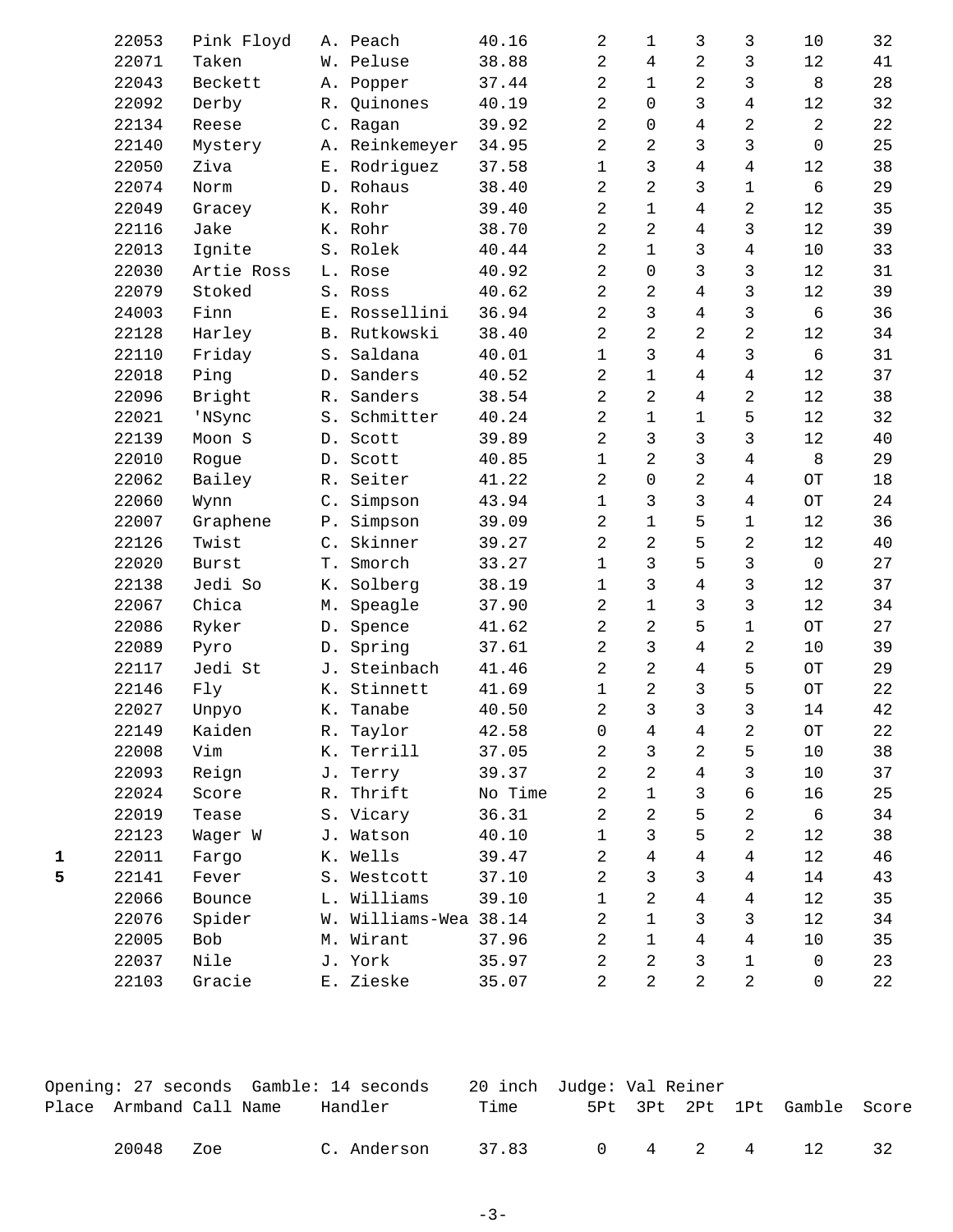|              | 20006          | Zin                       | S. Anderson           | Absent         |                |                |                     |                |                    |             |
|--------------|----------------|---------------------------|-----------------------|----------------|----------------|----------------|---------------------|----------------|--------------------|-------------|
|              | 20043          | Gimmick                   | A. Axford-Moore 38.13 |                | $\overline{a}$ | 2              | $\overline{a}$      | 3              | 10                 | 33          |
| $\mathbf{2}$ | 20070          | Athena                    | M. Barry              | 39.21          | $\overline{2}$ | $\overline{2}$ | $\overline{4}$      | 3              | 16                 | 43          |
|              | 20068          | EPI                       | K. Barton             | 40.60          | $\overline{a}$ | 2              | 2                   | 5              | 12                 | 37          |
|              | 20039          | Dance                     | M. Behrens            | 40.52          | 2              | 2              | 3                   | 3              | 12                 | 37          |
|              | 20020          | Pixie Pig                 | A. Bennett            | 40.85          | 0              | $\mathbf{1}$   | 5                   | 2              | 10                 | 25          |
|              | 20077          | Feist                     | V. Booth              | 40.69          | $\overline{c}$ | $\mathbf 1$    | 3                   | 4              | $10$               | 33          |
|              | 20008          | Banzai                    | A. Bordwell           | 37.72          | $\Omega$       | 4              | 4                   | 2              | 6                  | 28          |
|              | 20025          | Gremlin                   | C. Bridgwood          | 38.73          | 2              | 2              | 2                   | $\mathbf{1}$   | 10                 | 31          |
|              | 20038          | Elite                     | K. Brown              | 39.17          | 0              | 4              | 5                   | 2              | 12                 | 36          |
|              | 20033          | Rayn                      | L. Bussing            | 38.55          | 0              | 2              | $\overline{4}$      | 3              | 10                 | 27          |
|              | 20055          | Chica                     | R. Chilibeck          | 42.38          | $\mathbf{1}$   | 3              | 4                   | 3              | OТ                 | 25          |
| 1            | 20018          | P!nk                      | J. Crank              | 40.36          | 2              | 3              | 4                   | 5              | 16                 | 48          |
|              | 20035          | Fleur De Lis R. Culpepper |                       | 40.02          | $\overline{a}$ | $\mathbf 1$    | 5                   | 2              | 12                 | 37          |
| 4            | 20058          | Glory                     | R. Downs              | 37.06          | $\overline{a}$ | 2              | 5                   | 3              | 12                 | 41          |
|              | 20002          | Groovee                   | V. Duff               | 40.95          | $\overline{2}$ | $\overline{2}$ | $\overline{2}$      | 4              | 12                 | 36          |
|              | 20079          | Mint                      | S. Duke               | 38.04          | 2              | 1              | 4                   | 3              | 10                 | 34          |
|              | 20051          | Kennedy                   | L. Eldred             | 39.88          | $\overline{a}$ | 2              | 3                   | 2              | $10$               | 34          |
|              | 20072          | Vex E                     | R. Evers              | 33.60          | $\overline{2}$ | 3              | $\overline{2}$      | $\sqrt{6}$     | $\overline{4}$     | 33          |
|              | 20015          | Leia                      | A. Fake               | 40.01          | $\Omega$       | $\overline{2}$ | $\overline{4}$      | 2              | 4                  | 20          |
|              | 20059          | Cheeky                    | M. Francis            | 38.39          | 2              | 2              | 5                   | $\mathbf{1}$   | 12                 | 39          |
|              | 20073          | Whit                      | T. Fulmer             | 42.74          | $\overline{2}$ | 2              | 2                   | $\overline{4}$ | $\hbox{OT}$        | 24          |
|              | 20061          | Tease                     | J. Gerhard            | 39.51          | 0              | 4              | 3                   | 6              | 12                 | 36          |
|              | 20028          | Yuli                      | L. Greene             | 38.10          | $\overline{2}$ | $\overline{2}$ | 3                   | 3              | 12                 | 37          |
|              | 20029          | June                      | L. Hansen             | 40.19          | 0              | 3              | б                   | 3              | 6                  | 30          |
|              | 20060          | Koda                      | S. Harrison           | 40.08          | 2              | 2              | 2                   | 4              | 0                  | 24          |
|              | 20011          | Moneypenny                | C. Holmes             | 38.60          | $\overline{2}$ | $\mathbf{1}$   | $\overline{4}$      | $\mathbf{1}$   | $\overline{a}$     | 24          |
|              | 20069          | Sloane Ra                 | C. Holmes             | 37.09          | $\overline{2}$ | $\overline{2}$ | $\overline{a}$      | 3              | $\mathbf 0$        | 23          |
|              | 20016          | Ella                      | C. Holscher           | 40.17          | 2              | $\mathbf 1$    | $\overline{2}$      | $\sqrt{6}$     | 12                 | 35          |
|              | 20062          | Brazen                    | R. Huey               | No Time        | 2              | $\mathbf 1$    | 3                   | 3              | $\mathbf 0$        | 22          |
|              | 20034          | Serina                    | W. Ji                 | 39.11          | $\mathbf{1}$   | 2              | 3                   | 4              | 12                 | 33          |
|              | 20017          | Joss                      | L. Johns              | 37.45          | 2              | 3              | $\overline{a}$      | 5              | 10                 | 38          |
|              | 20001          | Shine                     | H. Jones              | 38.01          | $\Omega$       | 3              | 5                   | 2              | 12                 | 33          |
|              | 20024          | Talla                     | S. Jones              | 41.52          | $\mathbf{1}$   | 3              | 4                   | 2              | $\hbox{OT}$        | 24          |
|              | 20003          |                           |                       | 41.02          |                |                |                     |                |                    | 21          |
|              | 20067          | Jaxon<br>Lyric            | R. Kalmanson          | 39.97          | 0              | 3<br>3         | 4<br>$\overline{4}$ | 4              | ОT<br>12           | $4\sqrt{2}$ |
| 3            |                |                           | K. Kent<br>K. Ketner  |                | 2<br>2         | 2              |                     | 3              |                    |             |
|              | 20056<br>20037 | Abby<br>Legion            |                       | 38.63<br>38.30 | 2              | 3              | 5                   | 3              | $10$               | 39<br>36    |
|              |                |                           | M. Kopka              |                | $\mathbf 1$    | 4              | 4                   | 3              | 6                  |             |
|              | 20047          | Snips                     | D. Kurtz              | 36.36          |                |                | 2                   | 5              | 12                 | 38          |
|              | 20046          | Jelly Bel C. Laria        |                       | 41.70          | 2              | 0              | 3                   | 5              | $\hbox{OT}$        | 21          |
|              | 20023          | Honey Badger J. Lolich    |                       | 32.76          | 2              | 3              | 4                   | 3              | 0                  | 30          |
|              | 20052          | Kona                      | J. Losey              | 39.82          | 1              | 2              | 4                   | 2              | 4                  | 25          |
|              | 20022          | DeWalt                    | V. Madeiros           | 38.20          | 2              | $\mathbf 1$    | 2                   | 5              | 12                 | 34          |
|              | 20027          | Jenny                     | K. Mahan              | 40.04          | 2              | $\mathbf{1}$   | 2                   | 4              | $10$               | 31          |
|              | 20040          | Jetter                    | R. Marquez            | 40.40          | 2              | 3              | 3                   | 3              | 12                 | 40          |
|              | 20081          | Brisa                     | R. Martinez           | 39.74          | 2              | 1              | 2                   | 3              | $10$               | 30          |
|              | 20032          | Kaya                      | G. Mortley            | 39.13          | 0              | 4              | 4                   | 2              | $10$               | 32          |
|              | 20007          | Tally                     | K. Nielsen            | 39.67          | 1              | 3              | 5                   | $\mathbf 1$    | 12                 | 37          |
|              | 20031          | Katy                      | F. Nitta              | 34.01          | 2              | 3              | 3                   | 4              | $\mathbf 0$        | 29          |
|              | 20030          | May-tal                   | L. Novick             | 40.34          | 0              | 3              | 5                   | 2              | 12                 | 33          |
|              | 20063          | Brilliant                 | C. Ragan              | 38.64          | 2              | 1              | 4                   | 3              | 14                 | 38          |
|              | 20041          | Cinder                    | K. Rogers             | 42.28          | $\mathbf{1}$   | 2              | $\overline{4}$      | $\overline{2}$ | $\hbox{O}\hbox{T}$ | 21          |

-4-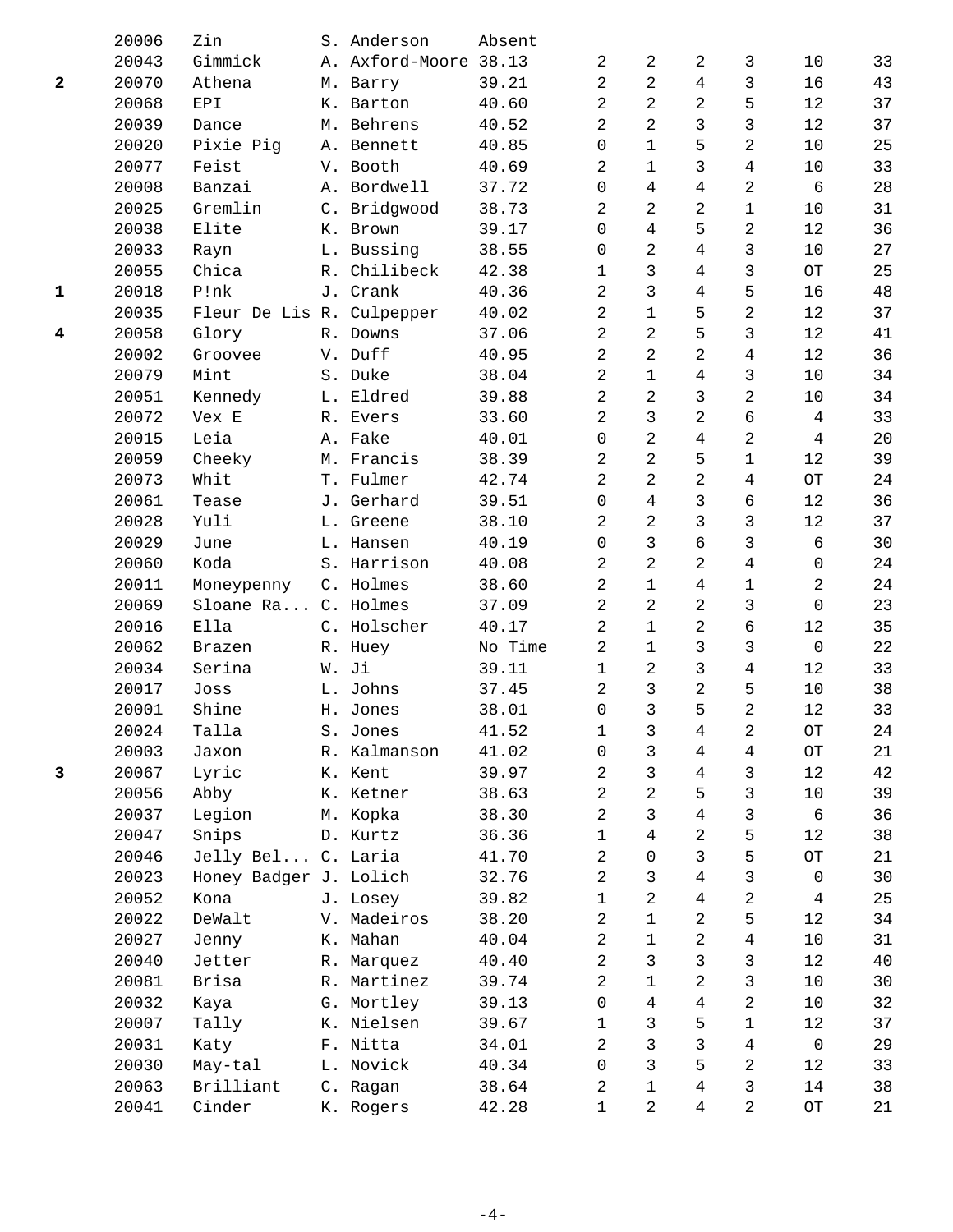|   | 20019 | Venus      | J.    | Sabraski    | 37.31  | $\Omega$       | 4              | 5              | 2            | 10       | 34 |
|---|-------|------------|-------|-------------|--------|----------------|----------------|----------------|--------------|----------|----|
|   | 20004 | Kindle     | К.    | Schaefer    | 39.83  | 2              | 2              | $\overline{2}$ | 6            | 10       | 36 |
|   | 20009 | The Cutter | $D$ . | Scott       | 38.35  | $\mathbf{1}$   | $\overline{2}$ | 5              | 2            | 6        | 29 |
|   | 20064 | Lucero     | R.    | Segui       | 37.86  | $\overline{a}$ |                | 4              | 2            | 6        | 29 |
|   | 20066 | Stun       |       | M. Sheard   | 38.31  |                | 3              | 5              | 2            | 10       | 36 |
|   | 20013 | Crave      |       | J. Siegel   | 39.57  | $\Omega$       | 4              | 5              | 2            | 14       | 38 |
|   | 20010 | Diva       |       | L. Slusher  | 39.72  |                | 0              | 3              | 2            | 12       | 25 |
|   | 20053 | Hype       |       | L. Slusher  | 35.46  | 2              | $\mathfrak{D}$ | 4              |              | 4        | 29 |
|   | 20065 | Nuddge     |       | D. Smith    | 41.65  | $\mathfrak{D}$ | $\Omega$       | 4              | 3            | OТ       | 21 |
|   | 20045 | Tesla      |       | L. Snyder   | 45.15  | $\Omega$       | 3              | 3              | 3            | OT       | 18 |
|   | 20075 | Velo       |       | M. Speagle  | Absent |                |                |                |              |          |    |
|   | 20042 | Damuraz    | М.    | Speagle     | 34.07  | 2              | 3              | 3              | 2            | 4        | 31 |
|   | 20050 | Robin      |       | Z. Tang     | Absent |                |                |                |              |          |    |
| 6 | 20036 | Lagniappe  | К.    | Topham      | 39.79  | 2              | 2              | 5              | 2            | 12       | 40 |
|   | 20049 | Kanna      | М.    | Wakabayashi | 35.47  | $\mathfrak{D}$ | $\mathfrak{D}$ | 3              | $\mathbf{1}$ | 4        | 27 |
|   | 20080 | Cheetah    | Κ.    | Wilson      | 35.62  | 1              | 3              | 4              | 4            | $\Omega$ | 26 |
| 5 | 20021 | Vex W      | L.    | Woodside    | 36.13  | 2              | 3              | 3              | 3            | 12       | 40 |
|   | 20014 | Fate       | J.    | Yates       | 36.09  | $\mathfrak{D}$ | $\mathfrak{D}$ | 3              | 3            | 4        | 29 |
|   | 20026 | Sunny      | Х.    | Zhou        | 38.49  | $\overline{2}$ | $\overline{2}$ | 2              | 5            | 12       | 37 |
|   |       |            |       |             |        |                |                |                |              |          |    |

| Opening: 33 seconds<br>Gamble: 18 seconds |       | 10 inch           | Judge: Val Reiner |                |         |                |                |                |                |                |       |
|-------------------------------------------|-------|-------------------|-------------------|----------------|---------|----------------|----------------|----------------|----------------|----------------|-------|
| Place                                     |       | Armband Call Name |                   | Handler        | Time    | 5Pt            | 3Pt            | 2Pt            | 1Pt            | Gamble         | Score |
|                                           |       |                   |                   |                |         |                |                |                |                |                |       |
| $\mathbf{2}$                              | 10011 | Miley             |                   | A. Abbott      | 45.27   | 2              | 3              | 5              | 4              | 16             | 49    |
|                                           | 10016 | Bleu              |                   | A. Bennett     | 49.82   | $\Omega$       | 3              | 3              | 7              | $\overline{4}$ | 26    |
|                                           | 10003 | Coco              |                   | B. Bolger      | 45.46   | 0              | $\overline{2}$ | 5              | 3              | 8              | 27    |
|                                           | 10024 | Sprinkles         |                   | N. Cabrera     | 45.93   | $\mathbf{1}$   | $\overline{2}$ | 3              | $\overline{2}$ | 12             | 31    |
|                                           | 10032 | What!             | T.                | Calvert        | 47.33   | $\Omega$       | 5              | 3              | 5              | 12             | 38    |
|                                           | 10019 | Hedy              |                   | S. Cochran     | 44.24   | 2              | 4              | 5              | 2              | 12             | 46    |
|                                           | 10012 | Jena              | R.                | Culpepper      | 44.86   | 2              | 0              | $\overline{3}$ | 6              | 6              | 28    |
|                                           | 10035 | Zen               |                   | D. Fox         | 49.15   | 2              | $\overline{2}$ | 6              | 3              | 14             | 45    |
| 1                                         | 10005 | Maverick          |                   | J. Gerhard     | 46.28   | $\overline{2}$ | $\overline{4}$ | 4              | 5              | 16             | 51    |
| 3                                         | 10031 | Pink              |                   | C. Hess        | 49.22   | 1              | $\overline{4}$ | 5              | 3              | 18             | 48    |
|                                           | 10004 | Lenon             |                   | H. Ito         | 42.79   | 2              | 3              | 2              | 5              | 8              | 36    |
|                                           | 10030 | Malibu            |                   | A. Kajava      | 46.94   | $\mathbf{1}$   | 3              | 6              | 3              | 12             | 41    |
|                                           | 10008 | Dazzle            |                   | M. Keating     | 47.52   | $\overline{2}$ | $\mathbf 1$    | 5              | 2              | 12             | 37    |
|                                           | 10022 | Terra             |                   | K. Lai         | 48.23   | 2              | $\overline{2}$ | 3              | $\overline{2}$ | 10             | 34    |
|                                           | 10026 | Nessie            |                   | A. Lowry       | 47.03   | $\mathbf{1}$   | 3              | 3              | 3              | 12             | 35    |
|                                           | 10018 | Lark              |                   | B. Lynch       | 48.30   | 2              | $\overline{2}$ | 6              | 5              | 12             | 45    |
|                                           | 10013 | CG Cinge          |                   | G. Miholics    | 46.19   | 0              | $\overline{4}$ | 6              | $\overline{2}$ | 12             | 38    |
|                                           | 10025 | Rabbit            |                   | R. Newman      | No Time | $\mathbf{1}$   | 2              | 4              | 3              | $\mathbf 0$    | 22    |
|                                           | 10009 | Sushi             |                   | J. Plamondon   | 45.75   | 2              | $\overline{2}$ | 4              | 4              | 6              | 34    |
| 4                                         | 10017 | Race              |                   | J. Poling      | 49.39   | $\mathbf{1}$   | 3              | 5              | 5              | 18             | 47    |
|                                           | 10002 | Beezer            |                   | J. Rossi       | 46.93   | $\mathbf{1}$   | 3              | 5              | 3              | 14             | 41    |
|                                           | 10010 | Paris             | Β.                | Shay           | 50.56   | $\overline{a}$ | $\mathbf 1$    | 4              | 3              | 16             | 40    |
|                                           | 10015 | Exit              | $S$ .             | Straub         | 43.87   | 2              | $\mathbf{1}$   | 6              | 5              | 10             | 40    |
|                                           | 10014 | Raz               | Υ.                | Taguchi        | 46.68   | $\overline{2}$ | $\overline{2}$ | 5              | 3              | 14             | 43    |
|                                           | 10007 | Spumoni           | К.                | Tyson          | 47.20   | $\mathbf 1$    | $\overline{c}$ | 3              | 4              | 12             | 33    |
|                                           | 10027 | Kure              |                   | M. Wakabayashi | 51.96   | 2              | 3              | 4              | $\mathbf{1}$   | OT             | 28    |
|                                           |       |                   |                   |                |         |                |                |                |                |                |       |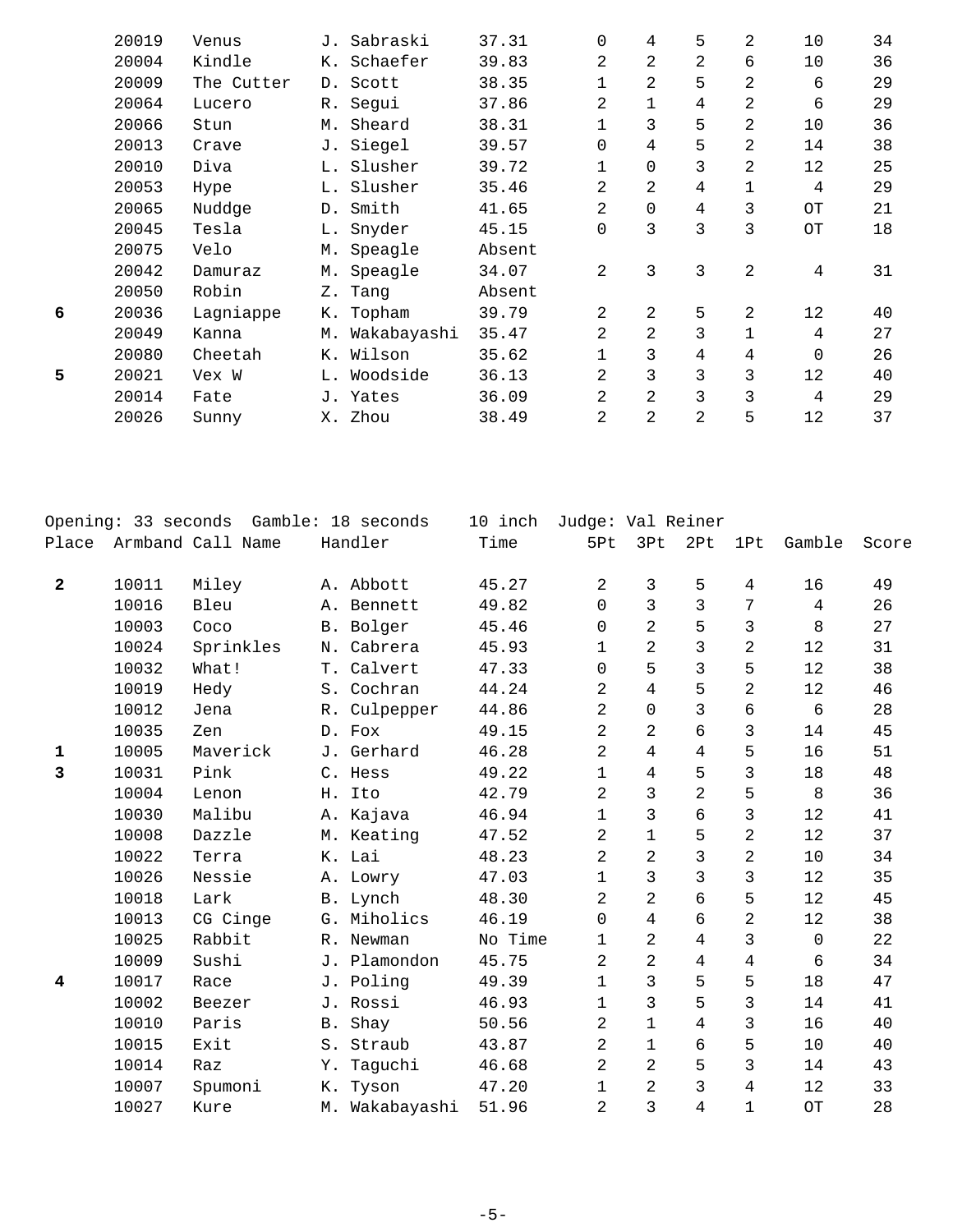| 10021        | Roxy  | I. White | 49.78 | 1 3 2                       |  | 18 | 39   |
|--------------|-------|----------|-------|-----------------------------|--|----|------|
| 10020        | Rowan | H. Witt  | 52.33 | 1 3 4 4                     |  | OT | -26  |
| 10034 Pippin |       | L. Zich  | 46.21 | $1 \quad 2 \quad 2 \quad 4$ |  | 12 | - 31 |

|                         | Opening: 27 seconds Gamble: 14 seconds |                   |    | 24 inch      | Judge: Val Reiner |                |                |                |                |                        |       |
|-------------------------|----------------------------------------|-------------------|----|--------------|-------------------|----------------|----------------|----------------|----------------|------------------------|-------|
| Place                   |                                        | Armband Call Name |    | Handler      | Time              | 5Pt            | 3Pt            | 2Pt            | 1Pt            | Gamble                 | Score |
|                         | 24004                                  | Lady              |    | M. Addison   | 38.73             | 0              | 3              | 5              | $\overline{2}$ | 8                      | 29    |
|                         | 24017                                  | Anubis            |    | K. Almasy    | 37.62             | 0              | $\overline{4}$ | $\overline{4}$ | $\overline{2}$ | 12                     | 34    |
|                         | 24038                                  | Shibumi           |    | L. Andrews   | 38.23             | 2              | 2              | $\overline{4}$ | $\overline{4}$ | 12                     | 40    |
| 5                       | 24036                                  | Kenobi            |    | M. Badamo    | 36.63             | 2              | 2              | 5              | 3              | 12                     | 41    |
| 2                       | 24010                                  | Ζ                 |    | M. Barry     | 39.00             | $\overline{a}$ | 2              | 4              | $\overline{4}$ | 16                     | 44    |
| $\overline{\mathbf{4}}$ | 24031                                  | Creed             |    | S. Brooks    | 37.96             | $\overline{a}$ | 3              | $\overline{4}$ | $\mathfrak{Z}$ | 12                     | 42    |
|                         | 24028                                  | Rocky             |    | R. Carlson   | 32.07             | $\overline{a}$ | $\overline{4}$ | $\overline{a}$ | $\mathfrak{Z}$ | $\mathsf{O}$           | 29    |
|                         | 24027                                  | Solo              |    | A. Castro    | 39.46             | $\overline{a}$ | $\mathbf 1$    | $\mathbf{1}$   | $\overline{2}$ | 12                     | 29    |
|                         | 24012                                  | Rascal            |    | P. Cinotto   | 37.98             | 1              | $\mathbf{1}$   | 5              | $\overline{4}$ | 12                     | 34    |
| 6                       | 24051                                  | Cash              |    | S. Connell   | 38.58             | $\overline{a}$ | 3              | 4              | $\overline{2}$ | 12                     | 41    |
|                         | 24037                                  | Knack             |    | S. Dos       | 42.48             | 2              | $\mathbf 1$    | $\overline{4}$ | $\mathfrak{Z}$ | $\hbox{OT}$            | 24    |
|                         | 24034                                  | Rush              |    | T. Duncan    | 38.12             | 2              | $\mathbf{1}$   | 3              | 3              | 12                     | 34    |
|                         | 24053                                  | Justice           |    | L. Elson     | 40.52             | $\mathbf 1$    | 4              | 4              | 2              | 12                     | 39    |
|                         | 24054                                  | Heist             |    | N. Fischer   | Absent            |                |                |                |                |                        |       |
|                         | 24021                                  | Amigo             |    | G. Friedl    | 34.78             | $\overline{2}$ | $\overline{2}$ | 4              | 3              | 4                      | 31    |
|                         | 24014                                  | Halliah           |    | J. Gauthier  | 41.18             | 2              | $\mathbf{1}$   | $\overline{4}$ | 5              | $\hbox{OT}$            | 26    |
|                         | 24024                                  | Wycked            |    | L. Goguen    | 33.55             | 2              | 2              | 3              | $\overline{4}$ | 4                      | 30    |
|                         | 24041                                  | Xarya             |    | S. Greenholt | 38.37             | $\overline{a}$ | 2              | $\mathbf{3}$   | 4              | 10                     | 36    |
|                         | 24055                                  | Zenn              |    | K. Holik     | 35.32             | $\overline{a}$ | 2              | $\mathsf{3}$   | $\overline{4}$ | $\mathsf{O}\xspace$    | 26    |
|                         | 24033                                  | Truant            |    | C. Hornor    | 42.80             | 2              | 2              | 5              | 5              | $\hbox{OT}$            | 31    |
|                         | 24013                                  | Dezi              |    | L. Husson    | 40.32             | 2              | 3              | $\mathbf{1}$   | 5              | 12                     | 38    |
|                         | 24052                                  | Alex              |    | E. James     | 42.13             | $\overline{2}$ | 2              | $\mathbf{3}$   | $\overline{a}$ | $\overline{\text{OT}}$ | 24    |
|                         | 24022                                  | Race'N            |    | N. Lende     | 38.45             | $\overline{a}$ | 2              | 3              | $\overline{2}$ | $10$                   | 34    |
|                         | 24011                                  | Chevy             |    | J. Lyle      | 41.03             | $\overline{a}$ | $\overline{a}$ | $\overline{3}$ | $\mathfrak{Z}$ | $\overline{\text{OT}}$ | 25    |
|                         | 24029                                  | Jake              |    | J. Marcus    | 35.97             | $\mathbf{1}$   | 2              | 5              | 3              | $\mathbf 0$            | 24    |
|                         | 24001                                  | Bang              |    | M. Martimo   | 43.10             | $\overline{a}$ | 2              | $\mathbf{3}$   | 5              | OТ                     | 27    |
|                         | 24043                                  | Rhydian           |    | C. McKinney  | 39.15             | $\overline{a}$ | 2              | 5              | 3              | 12                     | 41    |
|                         | 24015                                  | Westley           |    | M. Metelko   | 40.48             | $\overline{a}$ | $\overline{a}$ | $\overline{4}$ | $\mathfrak{Z}$ | 12                     | 39    |
|                         | 24058                                  | Venom             |    | T. Mitchell  | 42.03             | 2              | 2              | 3              | 3              | $\hbox{OT}$            | 25    |
|                         | 24042                                  | Riot              |    | C. Moore     | 40.72             | $\overline{a}$ | $\overline{a}$ | $\mathbf{1}$   | 5              | $12$                   | 35    |
|                         | 24020                                  | Luca              |    | A. Morimi    | 37.79             | $\overline{a}$ | $\overline{a}$ | $\mathsf{3}$   | $\overline{a}$ | $\overline{a}$         | 26    |
|                         | 24025                                  | Gambit            | Α. | Nottestad    | 35.16             | 2              | 3              | 2              | 5              | 0                      | 28    |
|                         | 24030                                  | Usher             |    | A. Peach     | 38.89             | 1              | $\overline{4}$ | 2              | 3              | 12                     | 36    |
|                         | 24006                                  | Sly               |    | J. Pretli    | 34.58             | 0              | 2              | 4              | 2              | 0                      | 16    |
| 3                       | 24016                                  | DareDevil         |    | L. Pryse     | 38.76             | $\overline{a}$ | 2              | 4              | 3              | 16                     | 43    |
|                         | 24040                                  | Dodge             | D. | Pubillones   | 42.08             | $\overline{c}$ | $\mathbf 1$    | 4              | 3              | $\hbox{OT}$            | 24    |
|                         | 24009                                  | Lainey            | D. | Rohaus       | 38.84             | $\overline{a}$ | 2              | 5              | 2              | 12                     | 40    |
| 1                       | 24005                                  | Popeye            | К. | Rueschenberg | 38.86             | $\overline{a}$ | 3              | 5              | 2              | 16                     | 47    |
|                         | 24018                                  | Expo              | W. | Sommer       | 40.61             | $\overline{c}$ | 2              | 3              | 3              | 12                     | 37    |
|                         | 24045                                  | Simmer Down!      | М. | Speagle      | 38.64             | $\overline{a}$ | 2              | 3              | 2              | $10$                   | 34    |
|                         | 24008                                  | Mogly             | S. | Straub       | 39.45             | $\overline{c}$ | 3              | 4              | 1              | 12                     | 40    |
|                         | 24002                                  | Moana             | Ν. | Sugimoto     | 38.05             | 2              | 2              | 4              | 2              | 0                      | 26    |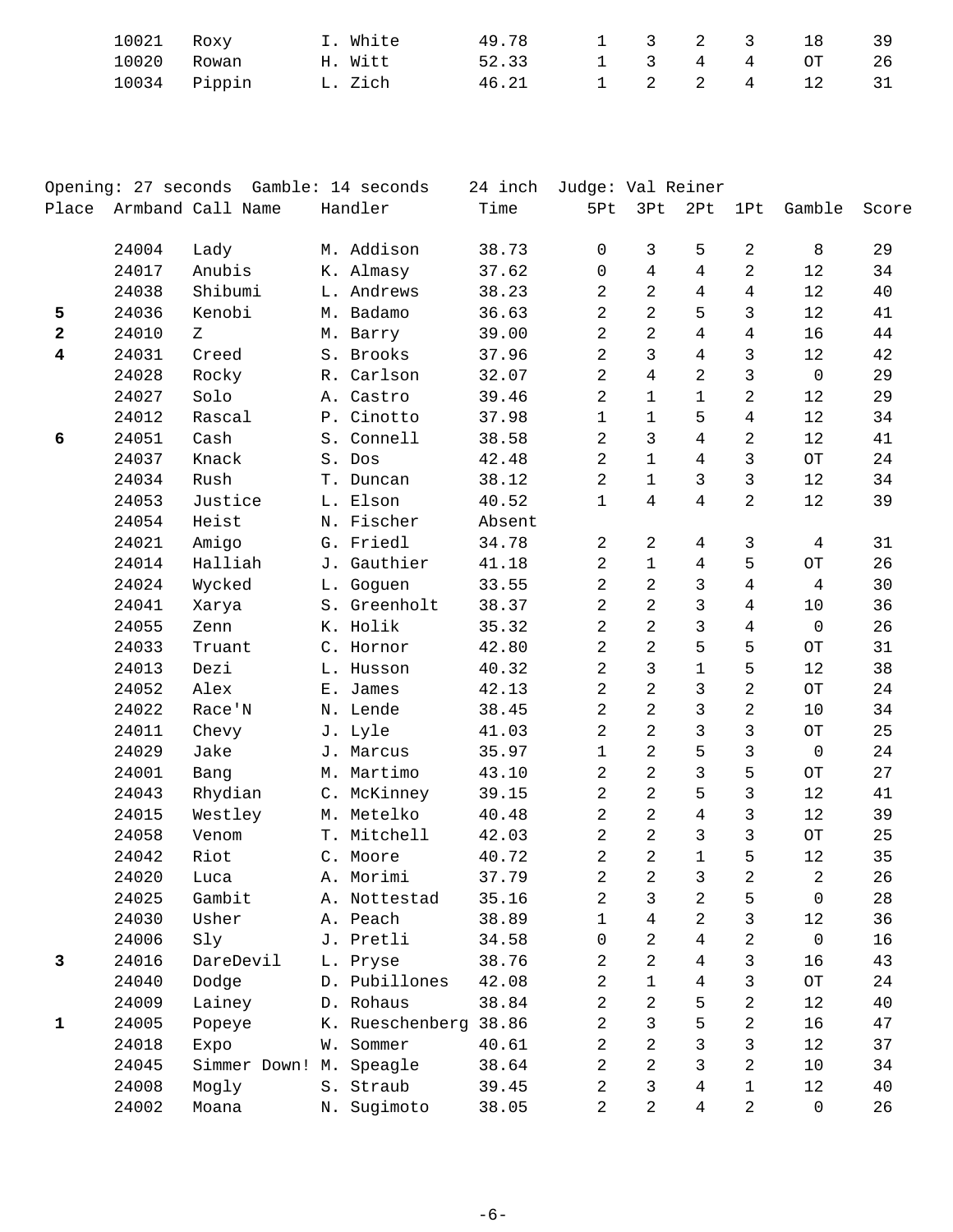| 24048 | Clip   | R. Sutherland 41.21 |        |  | 2 2 3 3 | OT | 25 |
|-------|--------|---------------------|--------|--|---------|----|----|
| 24047 | Loka   | S. Tumanova         | Absent |  |         |    |    |
| 24044 | Burton | X. Yao              | 40.51  |  | 2 0 0 5 | 14 | 29 |

|              | Opening: 30 seconds<br>Gamble: 16 seconds |                   | 16 inch   | Judge: Val Reiner |        |                     |                         |                |                |                     |       |
|--------------|-------------------------------------------|-------------------|-----------|-------------------|--------|---------------------|-------------------------|----------------|----------------|---------------------|-------|
| Place        |                                           | Armband Call Name |           | Handler           | Time   | 5Pt                 | 3Pt                     | 2Pt            | 1Pt            | Gamble              | Score |
|              | 16046                                     | Moose             |           | Y. Amano          | 46.62  | 2                   | $\mathbf{1}$            | 5              | 4              | $\hbox{O}\hbox{T}$  | 27    |
|              | 16012                                     | Swindle           |           | A. Beasley        | 39.36  | 2                   | 3                       | $\overline{4}$ | 5              | $\sqrt{6}$          | 38    |
|              | 16024                                     | Motown            |           | S. Bekaert        | 41.90  | 2                   | $\mathbf{1}$            | $\mathbf{3}$   | 5              | 12                  | 36    |
|              | 16019                                     | Shadow            |           | H. Benson         | 44.82  | 2                   | $\overline{c}$          | 3              | 4              | 8                   | 34    |
|              | 16047                                     | Maybe             |           | M. Bishop         | 43.96  | $\mathbf{1}$        | $\mathbf{1}$            | 6              | 2              | 12                  | 34    |
|              | 16011                                     | Deacon            |           | E. Blanchard      | 43.70  | 2                   | $\mathbf{1}$            | $\mathsf{3}$   | 4              | 14                  | 37    |
|              | 16040                                     | Slade             |           | S. Brannan        | 43.44  | 0                   | $\overline{a}$          | $\overline{3}$ | 3              | 6                   | 21    |
|              | 16037                                     | Indi              |           | C. Brew           | 45.07  | 2                   | $\mathbf{1}$            | $\overline{a}$ | $\overline{2}$ | 8                   | 27    |
|              | 16039                                     | Rev               |           | M. Brown          | 42.71  | $\mathbf 1$         | $\overline{c}$          | 5              | 5              | 10                  | 36    |
|              | 16059                                     | Pawley            |           | A. Cook           | 44.59  | $\mathsf{O}\xspace$ | $\mathbf{1}$            | 5              | 4              | 12                  | 29    |
|              | 16043                                     | Brittan           |           | J. Cowger         | 43.79  | 0                   | $\overline{4}$          | $\overline{2}$ | 3              | 12                  | 31    |
| 6            | 16028                                     | Streak            | S.        | Crank             | 41.31  | 2                   | $\sqrt{2}$              | 4              | 5              | 12                  | 41    |
|              | 16027                                     | Ratchet           | Ν.        | Cush              | 41.67  | $\mathbf 1$         | $\overline{c}$          | 4              | 3              | 12                  | 34    |
|              | 16030                                     | Polka-Dot         |           | E. Evans          | 39.14  | $\mathsf{O}\xspace$ | 3                       | 6              | 3              | $10$                | 34    |
|              | 16036                                     | Triton            |           | A. Fink           | 44.80  | $\overline{c}$      | $\overline{\mathbf{c}}$ | $\overline{2}$ | 2              | 12                  | 34    |
|              | 16020                                     | Squirrel          |           | K. Gloor          | 39.26  | $\mathbf 1$         | 3                       | $\overline{4}$ | 3              | 12                  | 37    |
|              | 16042                                     | Blanche           |           | K. Grace          | 40.75  | $\mathsf{O}\xspace$ | 3                       | $\overline{4}$ | 2              | 8                   | 27    |
|              | 16051                                     | Della             |           | D. Jacques        | 39.13  | 2                   | 3                       | $\overline{a}$ | 5              | $10$                | 38    |
|              | 16045                                     | Zivi              |           | J. Kozma          | 43.98  | 1                   | 3                       | $\overline{4}$ | 2              | 16                  | 40    |
| 3            | 16017                                     | Teddy             |           | S. Lohrer         | 42.69  | $\overline{2}$      | 3                       | $\mathsf{3}$   | 5              | 14                  | 44    |
|              | 16025                                     | Anthem            |           | D. Lombard        | 43.45  | 1                   | $\mathbf{1}$            | 5              | 4              | 18                  | $40$  |
|              | 16033                                     | Char-Lee          |           | M. Maeda          | 43.53  | 2                   | $\overline{2}$          | 3              | 2              | 12                  | 36    |
|              | 16022                                     | Krieger           |           | J. Massey         | 44.31  | $\mathsf{O}\xspace$ | $\overline{4}$          | $\overline{4}$ | 2              | 8                   | 30    |
| 5            | 16041                                     | Tempo             | Τ.        | McClung           | 45.36  | $\mathbf{1}$        | $\overline{a}$          | 5              | $\overline{4}$ | 18                  | 43    |
|              | 16044                                     | Andreu            | К.        | McGuire           | 39.99  | 2                   | 3                       | 3              | 3              | 12                  | 40    |
| $\mathbf{1}$ | 16049                                     | Prize             |           | K. Moureaux       | 41.01  | 2                   | 3                       | 5              | 3              | 16                  | 48    |
|              | 16014                                     | Decker            |           | R. Newman         | 43.10  | 1                   | $\overline{a}$          | 5              | 5              | 14                  | 40    |
|              | 16038                                     | Jubilee           |           | P. Pantojas       | 40.37  | 0                   | $\overline{a}$          | $\overline{3}$ | $\overline{4}$ | $\epsilon$          | 22    |
|              | 16016                                     | Journey           |           | A. Petrochko      | 42.80  | 2                   | $\mathbf{1}$            | $\overline{a}$ | 6              | 12                  | 35    |
|              | 16034                                     | Fuji              |           | M. Powers         | 40.06  | 0                   | $\overline{4}$          | 5              | 5              | $1\,2$              | 39    |
|              | 16005                                     | Lincoln           |           | E. Queen          | 38.94  | $\overline{a}$      | $\mathbf{1}$            | $\overline{a}$ | 4              | $\mathsf{O}\xspace$ | 21    |
|              | 16026                                     | Mambo             |           | J. Ramirez        | 39.17  | 2                   | $\mathbf{1}$            | 1              | 4              | 6                   | 25    |
|              | 16035                                     | Snafu             |           | P. Reid           | 40.50  | 2                   | 3                       | 4              | 2              | 2                   | 31    |
| 4            | 16007                                     | Tempest           | J.        | Reilly            | 44.95  | 2                   | 2                       | 4              | 3              | 16                  | 43    |
|              | 16021                                     | Brodie            | $E$ .     | Robinson          | 41.37  | $\overline{2}$      | 2                       | 4              | 5              | $1\,2$              | 41    |
|              | 16009                                     | Switch            | К.        | Rogers            | 41.53  | 1                   | 2                       | 4              | 4              | $1\,2$              | 35    |
|              | 16013                                     | Codex             | Τ.        | Roth              | 41.94  | $\mathbf 0$         | 3                       | $\overline{c}$ | 4              | 8                   | 25    |
|              | 16048                                     | Beemer            | S.        | Schmidt           | 43.10  | 1                   | 3                       | 3              | 2              | 0                   | 22    |
|              | 16056                                     | Jillaroo          | Η.        | Smith             | 45.47  | $\mathsf{O}\xspace$ | $\overline{4}$          | 5              | 2              | 16                  | 40    |
|              | 16032                                     | Jet               | Α.        | Spitters          | 42.84  | 1                   | $\overline{a}$          | 5              | 5              | 12                  | 38    |
|              | 16004                                     | Tuukka            | L.        | Thibodeau         | 46.45  | 2                   | $\mathbf 1$             | $\overline{4}$ | 5              | $\hbox{OT}$         | 26    |
|              | 16003                                     | Grape             | <b>B.</b> | Thomas            | Absent |                     |                         |                |                |                     |       |